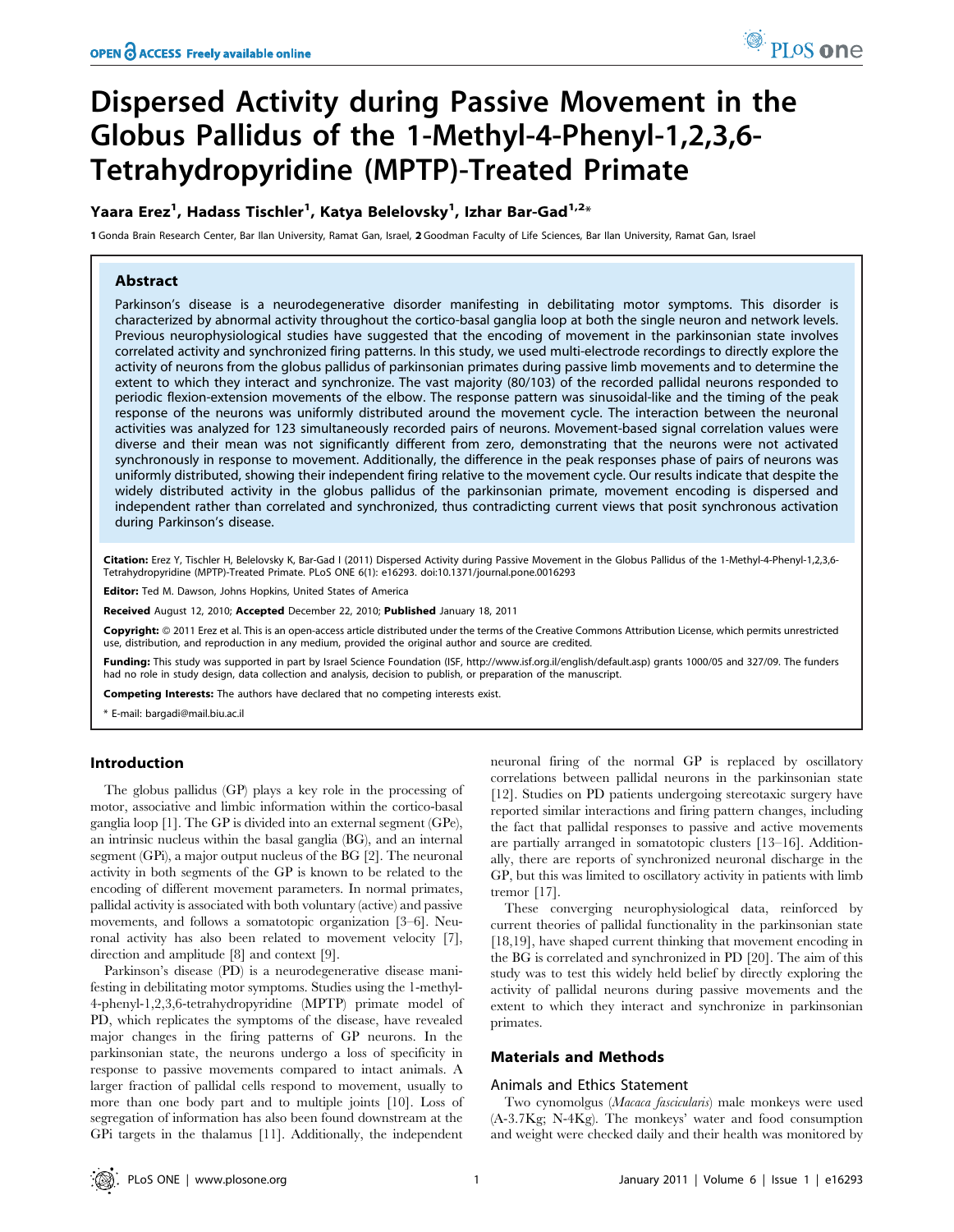a veterinarian. All procedures were in accordance with the National Institutes of Health Guide for the Care and Use of Laboratory Animals, Bar-Ilan University Guidelines for the Use and Care of Laboratory Animals in Research and the recommendations of the Weatherall Report. All procedures were approved and supervised by the Institutional Animal Care and Use Committee (IACUC). These procedures were approved by the National Committee for Experiments on Laboratory Animals at the Ministry of Health (permit number BIU150605).

#### Surgery and Induction of Parkinsonism

The monkeys underwent a surgical procedure under general anesthesia to attach a recording chamber to the skull allowing access to both segments of the GP. The details of the procedure are described elsewhere [21]. Briefly, a 27 mm square Cilux recording chamber (Alpha-Omega Engineering, Nazareth, Israel) was attached to the right hemisphere for monkey A, and to the left hemisphere for monkey N, with its center targeted at stereotaxic coordinates A12-L7-H14 for monkey A and A13-L8-H13 for monkey N [22]. Parkinsonism was later induced by five intramuscular injections of 0.4 mg/kg 1-methyl-4-phenyl-1,2,3,6 tetrahydropyridine (MPTP)-HCl (Sigma, Rehovot, Israel) given under intramuscular Ketamine-HCl (10 mg/kg) anesthesia over a period of 4 days, after which the monkeys developed severe parkinsonism. The monkeys exhibited all the main parkinsonian symptoms, such as akinesia and rigidity, except for rest tremor which is typically not exhibited by this species. Additionally, both monkeys had dystonia, primarily in the lower limbs. Dystonia was not apparent in the upper limb examined during the recording sessions. The monkeys' parkinsonian state was assessed daily using the Schneider scale [23]. The parkinsonian symptoms were severe and stable throughout the recording period, with almost no voluntary movements or spontaneous activity in any body part (mean $\pm$ SD: monkey A: 45.75 $\pm$ 3.37, monkey N: 46.58 $\pm$ 2.71, scale of 0 (asymptomatic) to 53 (maximal symptoms)). Recordings were resumed 4 and 5 days after the last MPTP injection for monkeys A and N, respectively.

#### Recording and experimental setup

The monkeys were seated in a primate chair with their head fixed during the recording sessions. Using a cylindrical guide (1.7/ 2.15 mm inner/outer diameter), eight glass-coated tungsten microelectrodes (impedance  $0.2-0.7$  M $\Omega$  at 1 kHz) were advanced separately (EPS 4.10, Alpha–Omega Engineering, Nazareth, Israel) into the GP. The electrode signal was continuously sampled at 40 kHz (Alphamap 10.10, Alpha–Omega Engineering, Nazareth, Israel), amplified (\*1000) and bandpass filtered (2–8000 Hz four-pole Butterworth filter) (MCP-Plus 4.10, Alpha–Omega Engineering, Nazareth, Israel). The distinction between the GPe and internal GPi was determined online based on characteristics of neuronal activity (oscillations, background noise, etc.), and the existence of border cells and white matter fibers between the two segments. Border cells were excluded from this study, and most of the recorded neurons in the GPe were high-frequency pausers.

The recording protocol consisted of three consecutive segments: (1) No movement for 30 seconds, which was referred to as baseline (B1); (2) passive upper limb manipulation (M) for 60 seconds; (3) no movement for 30 seconds (B2). An accelerometer (8636C5, Kistler, NY) was attached to the monkeys' contralateral upper limb to monitor movement. The accelerometer was placed near the monkey's wrist and its position and rotation relative to the upper limb were similar throughout the recording days and sessions. Passive movement was used for this study since the monkeys were akinetic and lacked the ability to perform voluntary active movements. Using a stiff surface connected to the monkey's limb from the elbow to the fingers, the wrist joint was fixed with the back of the hand facing upwards, such that movements would involve the elbow joint alone, allowing only one degree of freedom. The movement was applied only when the monkey was seated quietly and was neither resisting nor trying to perform other voluntary movements. The monkey's behavior was monitored by a multi-channel video system (GV-800, Geovision, Taiwan) and was observed by the experimenter who was standing beside the monkey. Limb movement was controlled by the experimenter and was held still or passively moved during the various recording protocol segments. Elbow flexion (upward movement) and extension (downward movement) was applied using the stiff surface in a sinusoidal-like manner, up to an angle of  $\pm 30^{\circ}$  at a 1 Hz frequency. The sinusoidal-like pattern of movement was chosen since it reflects the acceleration, velocity and displacement representations of movement similarly, as they are all sine or cosine derivatives (Fig. 1A). The accelerometer signal was continuously sampled at 1.25 kHz and was offline filtered (2 Hz six-pole low-pass Butterworth filter) in order to focus on movement frequency rather than on the high frequency artifacts of the measurements. The cycles of movement were later identified based on the offline filtered accelerometer signal (Fig. 1B, C).

#### Data analysis

The digitized continuous signal of each electrode was sorted offline (OFS-2.8.4, Plexon, Dallas, TX) to generate one or more spike trains of single units.

Single neuron analysis. Mean firing rates before and during movement were calculated by dividing the number of spikes by the recording time, to account for global activation of the neuronal activity. Movement peri-event-time-histograms (mPETHs) aligned to the trough of the acceleration signal were calculated and scaled to a single second cycle, using a 1 ms bin and smoothed by a Gaussian window  $(SD = 10 \text{ ms})$  (Fig. 1D, E). Each mPETH was fitted using non-linear regression to a one-cycle sine function of the form:

$$
f(x) = A \sin(x + \theta) + r_0 \tag{1}
$$

where A is the response amplitude (peak-to-mean),  $\theta$  is the phase aligned to the beginning of cycle, and  $r<sub>0</sub>$  is the mean firing rate during movement. These sine fit parameters are not affected by the single second scaling of the movement cycle. For some cells, a two-cycle sine function was fitted to the mPETH to adjust for the distorted shape of the mPETH due to the rigidity of the monkey and the resulting resistance to movement.

Cells with a large coefficient of determination  $(R^2 \ge 0.25)$  and large amplitude modulation  $(A\geq 5)$  were considered as significantly responding to movement, and were used for the remainder of the analysis. These threshold parameters were chosen to best describe the data.

**Interaction analysis.** Offset phase  $(\Delta \theta)$  was calculated for each pair of neurons, measuring the difference in the peak response phases:

$$
\Delta \theta = \theta_1 - \theta_2 \tag{4}
$$

where  $\theta_1$  and  $\theta_2$  are the phases of the sine fits to the mPETHs of the two neurons. An offset phase close to  $0^{\circ}$  or  $360^{\circ}$  implies similar phases of mPETHs of the single neurons, whereas an offset phase close to  $180^\circ$  implies opposite phases.

Additionally, signal and noise correlations were calculated for each pair of simultaneously recorded neurons. This analysis was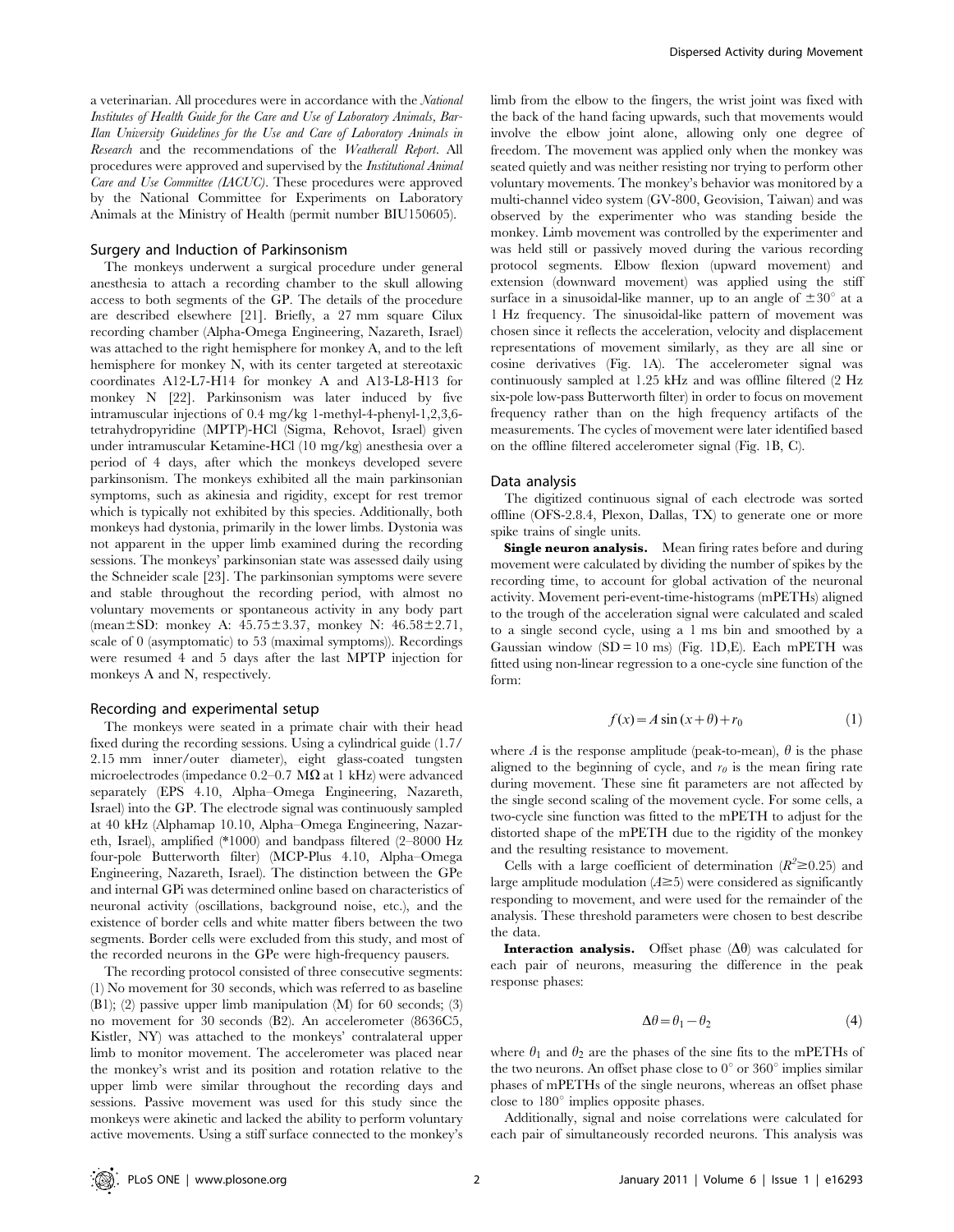

Figure 1. Movement and neuronal response quantification. A, Illustration of the passive movement of the monkey's upper limb, indicating the displacement (x), velocity (v) and acceleration (a) values.  $B$ , Example of a raw accelerometer signal. Vertical dashed lines indicate the beginning and end of movement.  $C$ , Enlargement of the signal from  $B$  (black), overlaid with the filtered signal (blue) and the identification of the movement cycles (red asterisks). D,E, Movement peri-event-time-raster (top) and movement peri-event-time-histogram (mPETH) (bottom) of a GPe cell are presented using (D) The original duration of the movement cycles (marked by asterisks) and (E) scaled to 1 s cycle duration. doi:10.1371/journal.pone.0016293.g001

used to differentiate correlated activity resulting from common response to movement from spontaneous co-activation and thus characterize the network activity and separate it from the activity of single neurons. The correlations were based on the neurons' mPETHs, calculated using a 4 ms bin and smoothed by a Gaussian window  $(SD = 8 \text{ ms})$ .

The signal correlation (SC) measures the correlation between the mean responses of two neurons to movement, representing their tendency to respond similarly, and was defined as:

$$
SC_{1,2} = \frac{\langle (mPETH_1 - \mu_1)(mPETH_2 - \mu_2) \rangle}{\sigma_1 \cdot \sigma_2} \tag{2}
$$

where  $mPETH_1$  and  $mPETH_2$  are the mPETHs of the first and second neuron, respectively,  $\mu_1$  and  $\mu_2$  are the means of the two mPETHs, and  $\sigma_1$  and  $\sigma_2$  are the standard deviations of the mPETHs.

The noise correlation (NC) measures the inter-cycle firing relations between two neurons, thus quantifying their co-activation independently from their response to movement. The NC was defined as:

$$
NC_{1,2} = \frac{\langle (Nsp_1 - \mu_{Nsp1})(Nsp_2 - \mu_{Nsp2}) \rangle}{\sigma_{Nsp1} \cdot \sigma_{Nsp2}}
$$
(3)

where  $Nsp_1$  and  $Nsp_2$  are vectors of the total number of the spikes at each movement cycle for the two neurons,  $\mu_{Nsp1}$  and  $\mu_{Nsp2}$  are the mean number of spikes over all cycles for the two neurons, and  $\sigma_{Nsp1}$  and  $\sigma_{Nsp2}$  are the standard deviations of the number of spikes over all movement cycles for the two neurons.

Significance tests for SC and NC were calculated using bootstrapping analysis. Surrogate data were generated by randomizing one of the signals  $(mPETH_1$  and  $Nsp_1$ , respectively) and calculating the correlation. This process was repeated 500 times, determining the significance based on the ranking of the SC and NC in the surrogate distributions (two-tailed,  $p<0.01$ ).

All measures are presented as mean $\pm$ SEM, unless otherwise specified.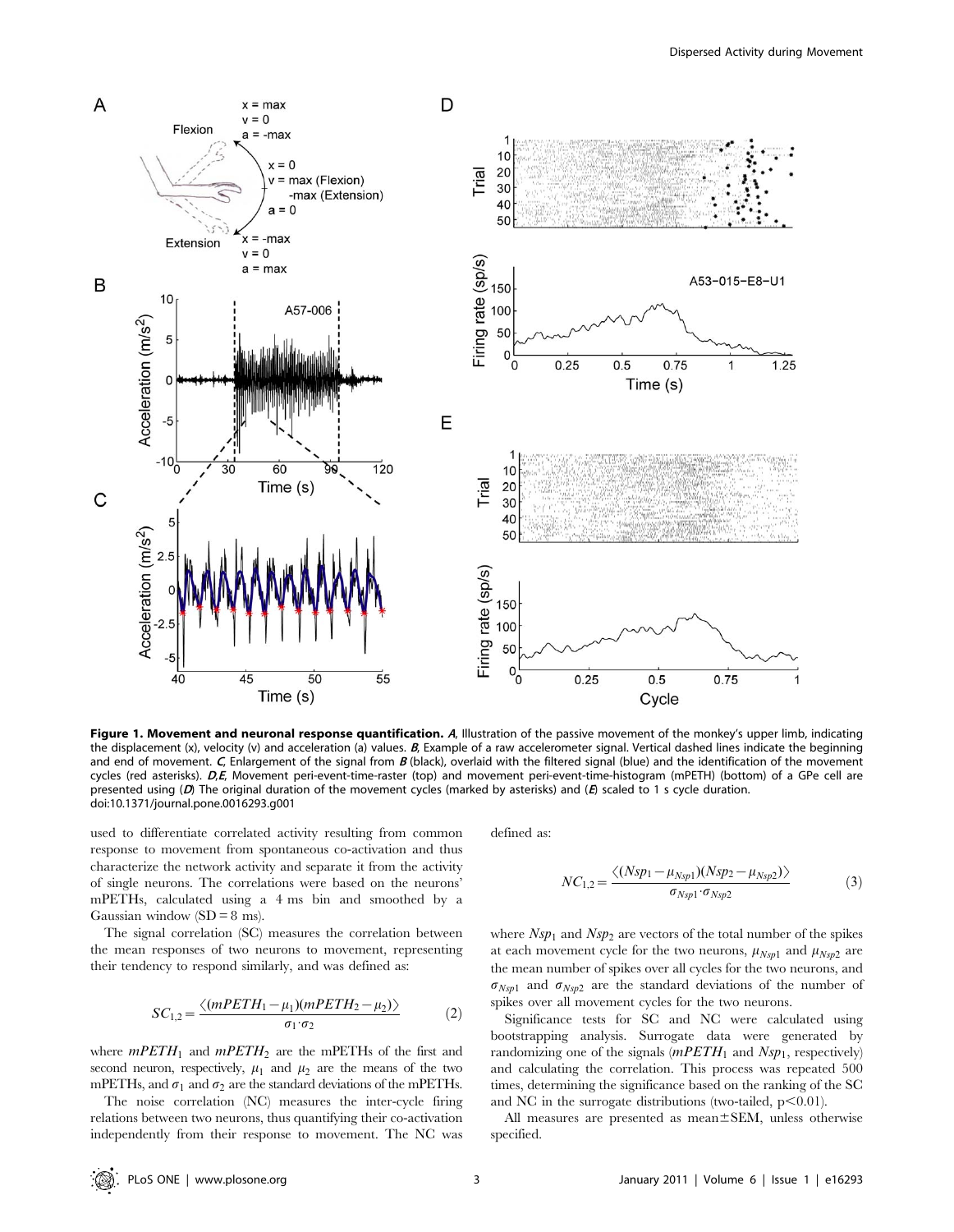#### Histology

Specifics on the histological procedure are reported elsewhere [21]. Briefly, following the completion of the experiment, the animals were deeply anaesthetized and the brain was removed and cut in the coronal plane using a cryostat (Leica Microsystems, Wetzler, Germany). Each section was digitized using a 10 MPixel digital camera and sections of interest were mounted onto glass slides and Nissl stained. A combination of anatomical and physiological markers was used for the reconstruction of the locations of the recorded sites. The anatomical mapping was based primarily on verification of electrodes tracks in the brain section subsequent to Nissl staining and microlesions solely on monkey N prior to sacrifice. These markers were then merged with the calculated electrode trajectories to reconstruct the recording sites (Fig. 2).

# Results

Pallidal cells from both segments were recorded during sessions combining rest and passive movement periods. A total of 37 sessions were used for this study (26 in monkey A and 11 in monkey N). The mean movement cycle length during these sessions was  $1.05\pm0.02$  s. The neuronal activity of the cells was analyzed following offline sorting, and a total of 67 GPe and 36



Figure 2. Histological reconstruction of the recording sites. The recording sites, indicated by arrows (movement responding neurons) and circles (non-responding neurons) are superimposed on reconstructed coronal brain slices (monkey N). The direction of each arrow indicates the phase of the peak response relative to the beginning of the movement cycle.

doi:10.1371/journal.pone.0016293.g002

GPi (70 from monkey A and 33 from monkey N) stable, highgrade cells were used.

# Single neuron analysis

The mean firing rate of all the GPe and GPi recorded neurons during the baseline segment (B1) was  $65.2 \pm 3.3$  and  $79.6 \pm 4.9$  sp/ s, respectively. The firing rates during movement (M) were  $72.8\pm3.5$  and  $75.9\pm5$  sp/s for the GPe and GPi, respectively (Fig. 3A). The mean firing rate, reflecting the total global activation, significantly increased during movement compared to B1 in the GPe (paired t-test,  $p<0.001$ ), and remained unchanged in the GPi (paired t-test,  $p > 0.05$ ). The firing rates during the second baseline period (B2) were set back to their initial level, and were  $65.9 \pm 3.4$  and  $78.4 \pm 5.3$  for the GPe and GPi, respectively (paired t-test,  $p > 0.05$ , relative to B1).

The response of the recorded neurons to movement, as depicted by limb acceleration, was characterized by a modulation of firing in a sinusoidal-like pattern, similar to the applied passive movement (Fig. 3B). mPETHs were constructed, and a sine function was fitted for each mPETH (Fig. 3C). A large majority of the neurons (81%, 54/67, in the GPe and 72%, 26/36, in the GPi) responded significantly ( $R^2 \ge 0.25$  and  $A \ge 5$ ) to movement of the upper limb and modulated their firing rate in relation to the movement cycles. A larger proportion of responding neurons was concentrated in the posterior areas of the GP (Fig. 2). The mean firing rate of movement-responding GPe cells was  $73.5 \pm 3.7$  and was significantly larger compared to the baseline firing rate (paired t-test,  $p<0.001$ ). The mean firing rate for movement-responding GPi cells was  $72.8\pm6$  and was not significantly different from the baseline firing rate (paired t-test,  $p$ >0.05). The phase ( $\theta$ ), peak-tomean amplitude (A) and the baseline rate  $(r_0)$  parameters of the sine function were analyzed for the responding neurons. The phase  $(\theta)$  was uniformly distributed (circular analysis test for nonuniformity,  $p > 0.05$  (Fig. 3D) and there was no spatial organization of the phases over the recording sites (Fig. 2). This wide distribution represents the diverse encoding of the movement cycle in the GP. The mean amplitude  $(A)$  of the modulation was  $17.6\pm2$  and  $17.6\pm2.6$  for the GPe and GPi cells respectively, and ranged from 5.77 (lower bound of 5) to 83.5 (Fig. 3D). The values of  $r_0$  were highly correlated with the baseline firing rates  $(r_0 = 6.4+1.09*$ baselineRate, R<sup>2</sup> = 0.76, p<0.001 for GPe cells,  $r_0 = 14.2 + 0.8*$ baselineRate, R<sup>2</sup> = 0.72, p<0.001 for GPi cells, Fig. 3E). The amplitude of the response was not significantly correlated with  $r_{0}$  ( $\mathbb{R}^{2} = 0.04$ , p = 0.09). The phase was not significantly correlated with any of the other parameters  $(R^2 = 0.02, p = 0.16$  and  $R^2 = 0.02, p = 0.21$  for the correlation between  $cos(\theta)$  to  $r_{\theta}$  and A, respectively).

#### Interaction analysis

A total of 123 pairs of neurons were recorded simultaneously. No significant differences were found between pairs of neurons from the GPe and GPi, or mixed pairs; therefore all pairs were pooled together. In 74 pairs (60%) both cells responded significantly to movement and were included in the interaction analysis. The offset phase  $(\Delta \theta)$  of all pairs of neurons was uniformly distributed (circular analysis test for non-uniformity,  $p$  $>$ 0.05) (Fig. 4A). This uniform distribution reflects the tendency of the neurons to fire independently of each other. Signal and noise correlations were calculated, differentiating the correlated activity of the neurons that could be related (''signal'') or could not be related (''noise'') to movement. The SC of all responding pairs was  $0.06\pm0.04$ , and was not significantly different from 0 (t-test, p.0.05) (Fig. 4B), demonstrating that the neurons were not activated synchronously in response to movement. The SC values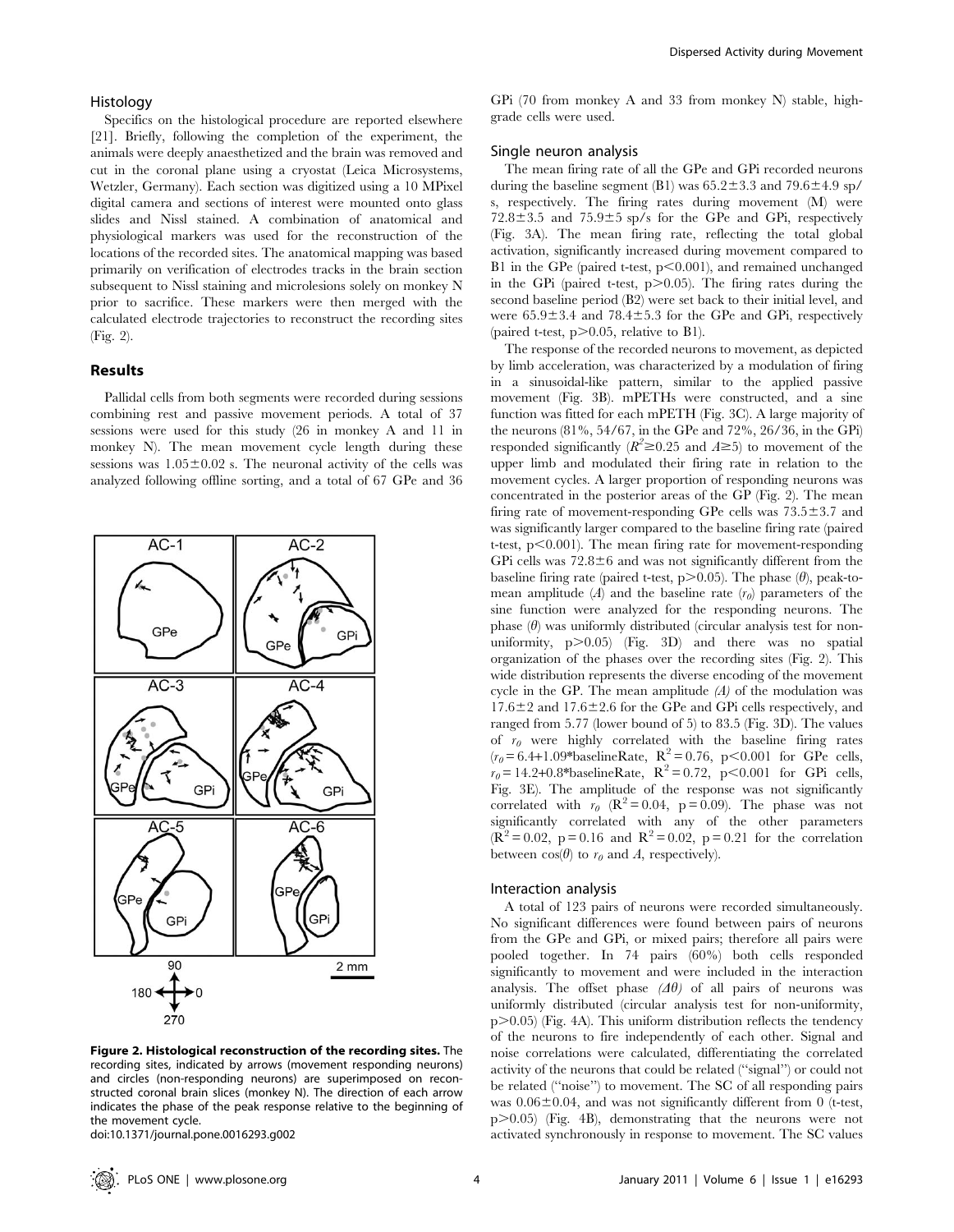

Figure 3. Single neuron movement encoding in the GP.  $A$ , Mean firing rates ( $\pm$ SEM) of GPe (blue) and GPi (red) neurons during different parts of the experimental protocol. \* p<0.001. B, Example of a raw spike train recorded from a GPi neuron during movement (black). The simultaneously recorded filtered accelerometer signal is superimposed (red). <sup>C</sup>, Example of a raster (top) and mPETH (bottom, blue) of a GPe cell. The red curve indicates the sine fit for the mPETH, and its parameters are shown  $(R^2 = 0.96)$ : horizontal solid line indicates r<sub>0</sub>, horizontal dashed line indicates the phase and vertical line indicates the amplitude. D, Compass plot of the sine fit phase (direction of arrow) and amplitude (length of the arrow) of all analyzed cells.  $E$ , Scatter plot of the firing rate prior to movement relative to the  $r_0$ . The regression lines are shown in solid lines, dashed line indicates equality line. In D,E, GPe neurons in blue, GPi neurons in red. doi:10.1371/journal.pone.0016293.g003

were diverse, as 42% (31/74) and 30% (22/74) of the pairs had a significant positive or negative correlation, respectively. The NC was  $0.19\pm0.02$ , and was significantly larger than 0 (t-test, p,0.001) (Fig. 4C), implying that ''background'' activity, not related to movement, was partially synchronized. This was further supported by the evidence that 23% (17/74) of the pairs had a significant positive NC while only 2.7% (2/74) had a significant negative NC. The NC measures the inter-trial correlations, and thus demonstrates spontaneous co-activation in time scales of seconds.

### Discussion

In this study, we showed that a large majority of pallidal neurons in the parkinsonian state respond to cyclic passive limb movement of a single joint (elbow). The neuronal response to movement was sinusoidal-like and the phase of the peak response of the cells was uniformly distributed around the movement cycle. Simultaneously recorded neurons did not fire synchronously in relation to movement, but rather in a dispersed asynchronous pattern.

The baseline firing rates prior to the onset of movement in our study are consistent with previous studies that reported GPe and GPi firing rates in parkinsonian primates [24–26]. The high percentage of movement-responding neurons is in line with other studies that have found an increase in the probability of response to movement in the parkinsonian state compared to the normal state [10,15,16,26,27], though the percentages of responding neurons obtained in our study are even higher. This difference in the percentages of movement responses might be related to the larger number of movement repetitions used in our study and the stereotypic structure of the movement itself. The larger proportion of upper limb responding neurons in the posterior part of the GP found here is congruent with previous reports [4,16].

This study reveals a dispersed encoding of movement, as demonstrated by: (1) the uniform distribution of the phase in the single neuron mPETHs; (2) the uniform distribution of the offset phase of simultaneously recorded neurons; and (3) the wide distribution of signal correlations.

The distribution of the mPETH phases, both temporally in relation to the movement cycle, and spatially over the GP area, demonstrates that the same movement is encoded differently by many neurons. This finding can be related to previous evidence concerning the receptive fields of pallidal neurons. It was reported that neurons in the parkinsonian state undergo a loss of specificity in response to movement. More pallidal cells were found to respond to movement compared to the normal state, usually in response to more than one joint [10,26,27]. Additionally, mixed phasic increases and decreases in discharge rate of GPi neurons were found following the application of elbow torque pulses [6], possibly indicating independent firing in response to movement. Another study reported loss of functional segregation downstream in the thalamus [11], where the neurons were nonspecific and correlated in the parkinsonian state. Our data extend these previous studies, and demonstrate that although many pallidal cells respond to the same movement, their response differs between cells. Despite careful performance of the movements, we cannot rule out the possibility that variation between movements might account for some of the variance between the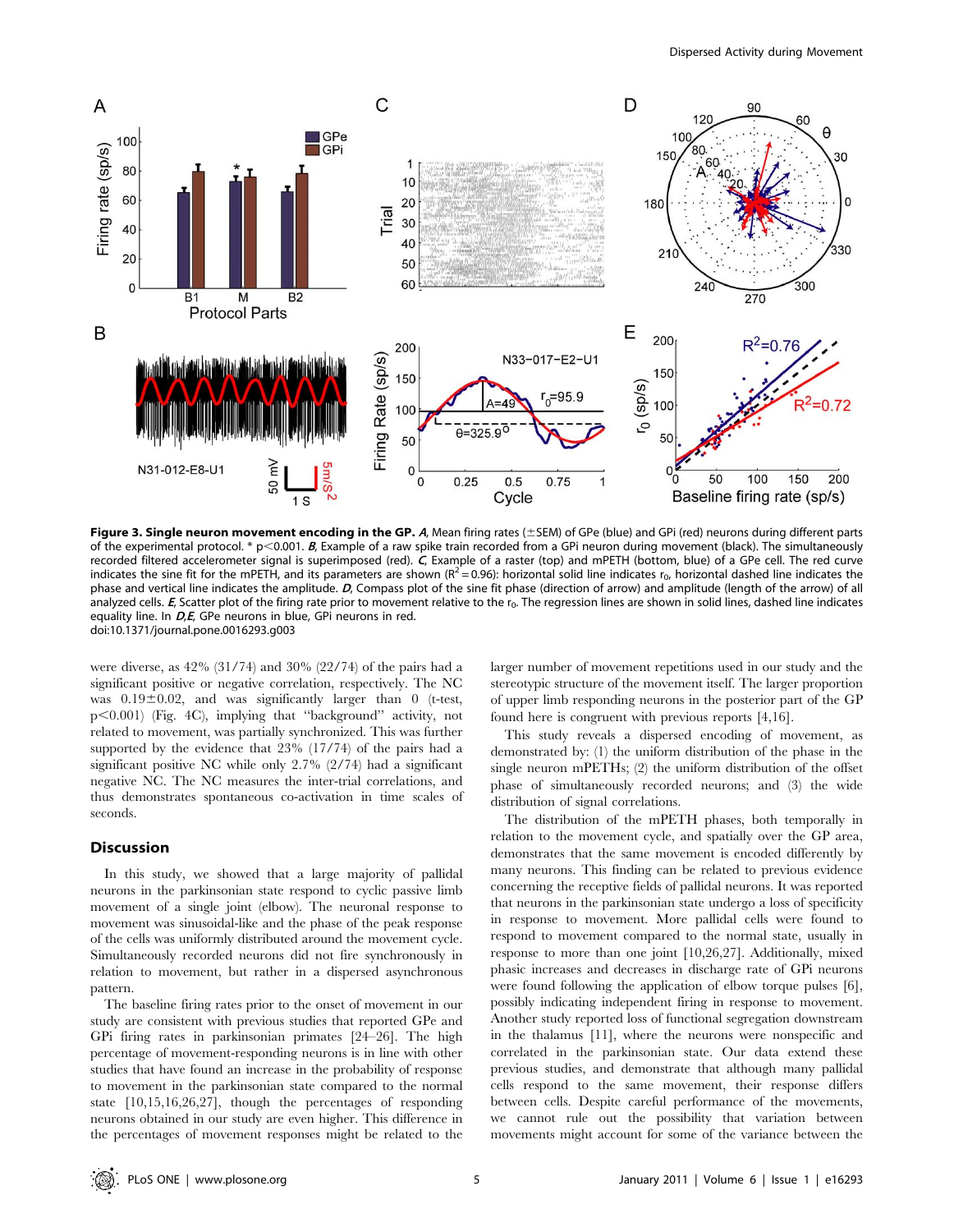

Figure 4. Interaction between pairs of pallidal neurons during movement. <sup>A</sup>, Compass plot of interaction between responses to movement of all recorded pairs of neurons. Each arrow represents a pair of neurons: direction indicates the offset phase  $(\Delta\theta)$  and length represents the multiplication of amplitudes of the sine fits (A1 and A2) on a logarithmic scale.  $B$ , Histogram of signal correlation.  $C$ , Histogram of noise correlation. Gray dashed lines in  $B$  and  $C$  indicate the mean value.

doi:10.1371/journal.pone.0016293.g004

neuronal responses evidenced in this study. However, even in the presence of such variability, this should affect the amplitude or the mean firing rate of the neuronal response, rather than the phase relative to the movement cycle, which was the prominent indicator of dispersed activity. The phase was not correlated with any of the other parameters of the response to movement, demonstrating that the properties of the phase are specific in themselves and are not a mere byproduct of any of the other quantities.

The dispersed response of the neurons can shed light on the encoding of movement by single neurons. However, the interaction between neurons, which is commonly used to explore and evaluate network connectivity, can only be studied using simultaneously recorded neurons. More specifically, the wide distribution of mPETH phases for single neurons is not necessarily related to the tendency of pairs of neurons to encode movement in a similar or dissimilar pattern. For example, despite a wide distribution of mPETH phases for all the population of single neurons, neurons that were recorded simultaneously could have had similar phases; in other words, they would tend to fire synchronously. This would result in a non-uniform distribution of offset phases, concentrated around zero. Another possibility is that the offset phases of simultaneously recorded neurons are randomly distributed, indicating that the neurons do not fire synchronously, but rather in a dispersed and independent manner. The uniform distribution of offset phases  $(\Delta\theta)$  of pairs of neurons (Fig. 4A) reveals this dispersed nature of encoding of movement by showing that the difference between phases of single neurons are randomized and do not follow any organized pattern of activity.

We further analyzed the correlations and synchronization between pairs of neurons by using signal and noise correlations that discriminated correlated activity that resulted from common response to movement (SC) from spontaneous co-activation (NC), instead of using standard temporal cross-correlation analysis which is contaminated by the common response to movement. SC describes the correlation between neurons in the intra-cycle interval and quantifies common changes in the activity of the neurons in relation to movement. A maximal positive SC means that the peak responses of the two neurons tended to occur at the same phase of the movement cycle, whereas a maximal negative SC means that the peak responses tended to occur at a  $180^\circ$  phase difference. A  $90^{\circ}$  or  $270^{\circ}$  phase difference of peak responses results in zero SC, as the mPETHs of the two neurons are orthogonal. The ''randomly'' distributed movement-related locked discharge is reflected by the integration of three findings. First, the SC values are widely distributed, indicating that the pairs of neurons had different mPETH phases. Second, the number of pairs with significant correlations was high, with similar numbers of positive and negative correlations. Finally, the mean SC over all pairs was very close to zero. Altogether, these results indicate a dispersed encoding of movements at the network level.

The SC can be examined in relation to other studies that have addressed the synchrony issue. Previous studies have described correlated activity in the GP of parkinsonian primates [12] and in the subthalamic nucleus (STN) of PD patients [28]. However, this activity was limited to coherent oscillatory activity [17]. Correlated activity was found in spontaneous firing in the BG circuit and was attributed in some cases to tremor, but no direct encoding of the movement itself was described. The SC should also be distinguished from co-activation in response to movement, which measures the number of neurons that respond to the same movement, but not necessarily at the same time [10,26,27]. In our study, we directly explored the characteristics of the interaction between simultaneously recorded neurons in relation to movement and not only in relation to each other.

The complementary part of the SC is the NC, which considers the co-activation of pairs of neurons in the inter-cycle scale, thus neutralizing the common effect of movement. The NC extracts global common changes in activity in time scales of  $\sim$ 1 second (duration of movement cycle), regardless of their oscillatory or non-oscillatory nature. Thus, the NC is different from previously reported correlations [12,28] that primarily described oscillatory correlations at higher frequencies  $(>5$  Hz). Unlike the SC, the